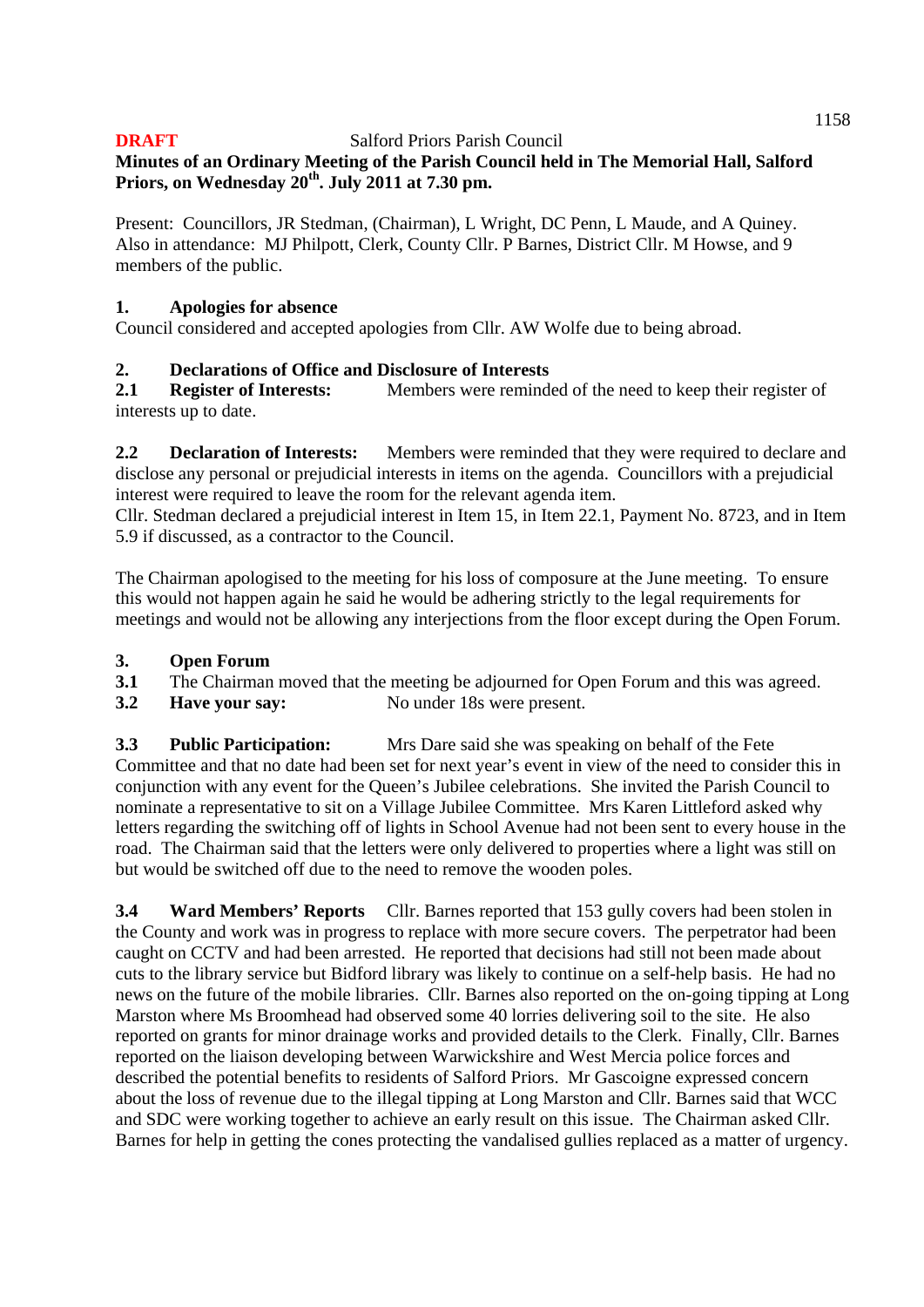Cllr. Howse, reiterated the efforts being made to resolve the tipping situation. He said he was keeping an eye on the issue of discretionary rate relief that would take effect in April 2013. Cllr. Howse said that another site had been identified for a new medical centre in Bidford near the village boundary on Salford Road. He also said he had met Mr Zahawi and discussed the delaying effects of the progress of the Localism Bill on the provision of more housing. Mrs Littleford asked Cllr. Howse if he was aware of the fact that the Parish Council was removing the wooden footway lighting poles and Cllr. Howse responded that he was fully aware of the Council's plans. Finally, the Chairman thanked Cllr. James for having provided a very detailed report for the benefit of Councillors.

**3.5** The Chairman closed the adjournment at 8.01 pm.

#### **4. Minutes**

**4.1** In connection with the Minutes of the previous meeting, the Chairman referred to correspondence from a resident regarding the minuting of the discussion on the footway lights. All Members confirmed they were content with the Clerk's minute and the Minutes of the Ordinary Meeting of the Parish Council held on Wednesday 15<sup>th</sup>. June at 7.30pm. at The Memorial Hall, Salford Priors, were approved unanimously and signed by the Chairman.

#### **5. Clerk's Progress Report for consideration by Council**

#### **5.1 Conifer obstruction footway, Ban Brook Road.**

A letter was sent to the owner of the Conifer tree on 21.06.11. The householder had now cut back the offending branches.

#### **5.2 Evesham Road VAS.**

At last, the new sign on Evesham Road is operating satisfactorily. Richard Elbourne from WCC informed the Clerk that there was a technical fault with the sign. It is very disappointing this took so long to resolve. This item is now closed.

#### **5.3 Councillor vacancy.**

The Clerk reported that the final date for candidates to send their nomination papers to SDC was 15<sup>th</sup>. July. He said that two candidates had come forward, Mrs Karen Littleford and Mr Lawrence Robinson. The election will be on  $11<sup>th</sup>$ . August. Council considered that Poll Cards should not be provided on the basis of cost and the closeness to the main elections in May 2012. Alternatively, Council decided to send out a flier to all households indicating the date and place of the election and the possible need to take some form of ID when voting. The Clerk was asked to contact SDC to check the information necessary and also the date when the fliers should be distributed. Council asked that the fliers should be distributed on their own and not with other papers.

## **5.4 Street nameplate, Fern Close.**

The Clerk reported that Stratford DC had agreed to provide a sign at their cost. They had asked if the Council wished it to read "Fern Close Cottages" or "1 – 6 Fern Close Cottages". Council agreed the second option and asked that it should be located in the middle of the terrace.

#### **5.5 Street nameplate, School Avenue**

The Clerk reported that quotations had been obtained for the supply and delivery of a finger post sign to be sited in the shrub bed by the entrance to the Playing Field. These were as follows:

| <b>Elementary Signs</b> | £316.50 |
|-------------------------|---------|
| The Sign Maker          | £235.31 |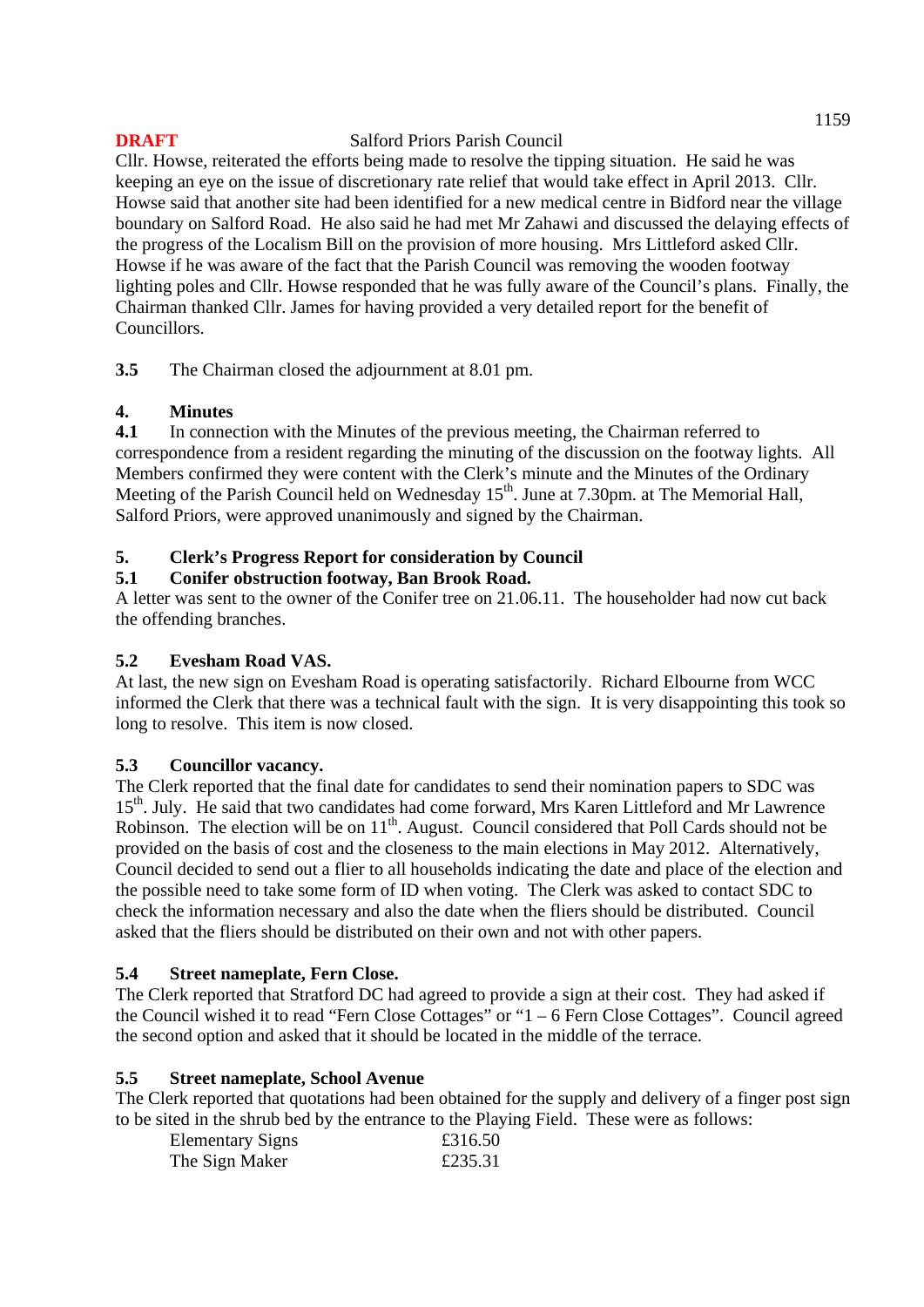## **DRAFT** Salford Priors Parish Council Archer Signs  $£203.00$

These compared with £90.00 for two signs bolted beneath the existing street signs in School Road. Council approved the placing of an order with Archer signs stating "TOPs and Playing Field" to be installed by Mr Hackling.

## **5.6 Drainage at Broom Lane**

The Clerk had inspected Broom Lane with Don Penn and had now written to Ragley with a plan showing the length of ditch to be cleaned out. A response was awaited. Council agreed that further consideration should be given to grant monies being sought if this work was not complete by September.

# **5.7 SDC Consultation regarding future ownership of parcels of District Council land.**

Ward Members had been advised of the Parish Council's response to SDC. Cllr. M Howse had followed this up with SDC and they have confirmed receipt of the request.

## **5.8 Sewerage project on B4088**

The Clerk said that the consultants to Severn Trent had confirmed that all the on-site investigations had been completed and these had highlighted the environmental problems in the S101A Application area. The costing of private and public solutions to the problems was in progress to enable them to compare costs. A Geotechnical report is expected in the near future and this should confirm the ground conditions and the high water table assertions. Once this report is received they can complete the Report. They anticipate that Severn Trent Water will be contacting the Parish Council and residents with their response in late August or early September. This information has also been circulated to local residents.

# **5.9 Hedge by Limebridge Bank**

The Clerk said he had visited the site with Don Penn and confirmed the areas concerned with the Chairman. Letters requesting the trimming of overhanging branches and hedges had been written accordingly.

## **5.10 SpeedAware tests in School Road.**

The Clerk said that the tests in School Road will be carried out starting on the 21<sup>st</sup>. September and finishing on the  $5<sup>th</sup>$ . October. Rush hours will be covered and a full report will be submitted to the Council.

## **5.11 Wooden benches.**

The Clerk reported that the bench at Ban Brook Road had been completed and a good job had been done. He said he had written to GTL emphasising the time taken and asking for a completion timetable. Council did not agree that the work was satisfactory in all respects and required the seat to be repainted in the areas that were missed. Cllr. Wright proposed that the restoration job had taken too long and that the contract should be terminated if it was not complete in four weeks; his proposal was agreed by the Council and the Clerk was asked to inform GTL accordingly.

## **5.12 Transfer of Minute Books to Warwickshire archive.**

The Clerk said that a 4 ring folder had been obtained for the current year. The Chairman had offered to take the completed binders to the Warwickshire Archive.

# **5.13 Bus Shelter**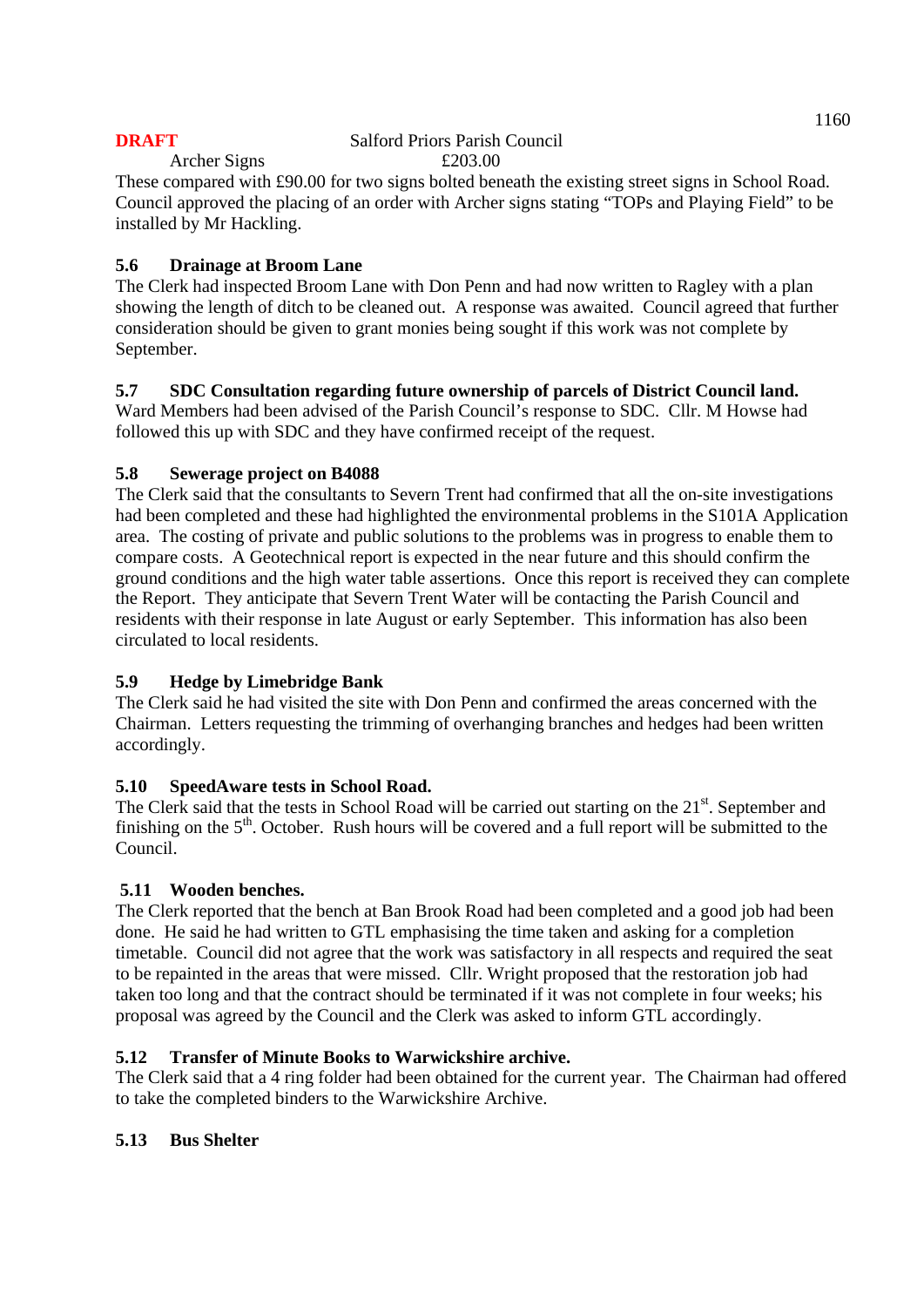The Clerk informed the Council that the bus shelter would be installed on  $25<sup>th</sup>$ . July. He had taken Mrs Torre to see the site and she was content with the proposals. Mr Hackling would be clearing the site before the installation.

## **5.14 Notice Board**

The Clerk reported that Cllr. Quiney had repaired the lock on the Memorial Hall notice board.

## **5.15 Verge Mowing**

The Chairman said the County Council had carried out the verge mowing and the Clerk said he now had a programme from David Elliston. He confirmed that he had contacted the Council's contractor regarding some missed areas of Amenity Mowing.

## **6. Planning general**

## **6.1 Draft Minutes of a meeting of the Marsh Farm Liaison Group.**

The Clerk had circulated the draft Minutes of the meeting of the Marsh Farm Liaison Group held on  $9<sup>th</sup>$ . June 2011 for information.

## **6.2 Report on tipping at Long Marston.**

Following the earlier discussion regarding the tipping at Long Marston the Clerk was asked to write to Sue Broomhead of WCC and Roger Thatcher of SDC about possible enforcement action. The Clerk agreed to check the role of the Environment Agency in any enforcement.

## **6.3 Rearrangement of meeting with DC Members and Planning Officers.**

The Chairman said that he would consider a meeting at the SDC offices and the Clerk was asked to arrange the meeting with Cllr. Howse.

## **7. New Planning Applications to consider**

The Clerk reported that responses to the following applications had been made using his delegated powers following consultation with Members as follows and Council agreed the action taken: **7.1 11/01300/FUL -** Single storey extension to dining room at The Barns, Station Road, Salford Priors, Evesham, WR11 8UX for Mr & Mrs A Fernihough. No representations.

**7.2 11/01301/LBC** - Single storey extension to dining room, removal of wall between dining room and kitchen and roof repairs, at The Barns, Station Road, Salford Priors, Evesham, WR11 8UX for Mr & Mrs A Fernihough. No representations.

**7.3 11/00845/FUL** - Two storey and single storey rear extension to replace existing single storey extension at 1 – 2 Pitchill Cottages, Pitchill, Evesham, WR11 8SN for Mr Brian Goll. SDC was informed that the Parish Council would wish to see a condition to protect, and possibly enhance, the existing landscape of trees and shrubs to protect the aesthetics of the rural landscape of the application site.

**7.4 11/01370/FUL** – Proposed side and rear single storey extension and proposed rear first floor balcony at Whiteoak, Rushford, Evesham, WR11 8SL. for Mr & Mrs Peter Young. No representations.

Council considered the following new application and made no representations: **7.5 11/01363/FUL** – Proposed conservatory, utility and storm porch extension, at 3 Priors Grange, Salford Priors, Evesham, WR11 8XP, for Mr Martin Donn.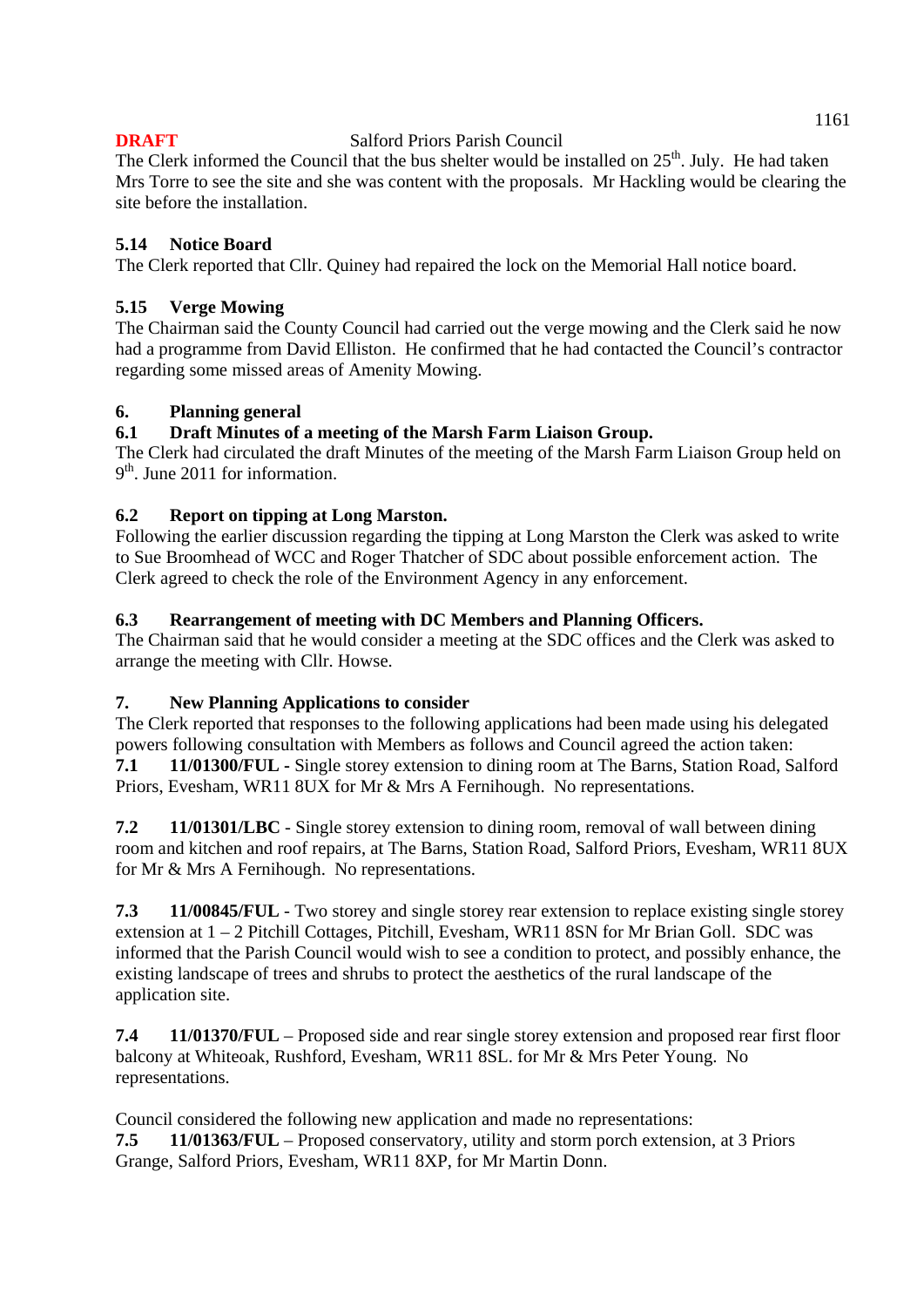## **8. Planning Decisions**

Council noted the following planning decision:

**8.1 11/00846/VARY** – The Bell

## **Variation of condition agreed**

## **9. Footway Lighting**

## **9.1 Initial results from questionnaires.**

The Clerk circulated a summary of the result of the surveys. Council agreed to refer consideration to the F&GP Group meeting on  $27<sup>th</sup>$ . July at 6.00pm. Cllr. Quiney said he was very disappointed at the low level of response and Cllr. Wright said it indicated the degree of concern from residents. The F&GP report will be considered at the August meeting.

## **9.2 Disconnection of supplies.**

The Clerk reported that he had spoken to Western Power Distribution and the work to disconnect the supplies was planned to commence on Tuesday  $30<sup>th</sup>$ . August. Letters explaining the disconnection where lights were still on had been circulated to all nearby residents. Following the comments made at the Open Forum Council agreed to deliver letters to the 8 houses in School Avenue not included in the original delivery. Council also agreed to arrange for informative notices to be attached to the poles that would be removed.

## **9.3 Consideration of a report from the Clerk relating to specific lights.**

The Clerk had circulated a report covering specific lights as agreed at the previous meeting. He reported that in respect of wooden pole light at the Post Office he had written to Stagecoach asking them to relocate the bus stop and the timetable to the bus shelter. Stagecoach had completed this work.

For the light at the junction of School Road and Sandfields Farm Drive the Clerk said he had sought advice from Kevin Fennell, Senior Street Lighting Engineer at Warwickshire CC, regarding suppliers of solar lights. He was informed that WCC had no experience of these lights. He suggested Council might wish to consider the possibility of relocating one of the lights from the Playing Field which would be a very cost effective solution. The first light on the path to the Scout Hut would be the most suitable as there was already a light in the corner of the car park. Council agreed to defer consideration to the F&GP Group meeting.

The Clerk said he had sought quotations for a structural inspection of all the concrete columns in the Ban Brook Estate from Steven Holloway at Bidford, Richard Clarke at Stratford, Robert Smith at Great Alne, Latter Ramsay Consultants at Stratford upon Avon, and O'Brien & Price, at Cheltenham. Robert Smith felt he did not have the relevant experience, Latter Ramsay and O'Brien & Price had not yet responded, and Steven Holloway and Richard Clarke were on holiday. The Clerk said he would progress this further and report at the F&GP Group meeting.

Council had previously agreed that the two Victorian lights at the junction of School Road and Evesham Road should be fitted with part night timers. A quotation from PD Long of £110.00 had been received and this was agreed by Council.

Council had previously agreed that the light by the School should be fitted with a part night timer. Council considered that the actual light was in poor condition and the Clerk suggested that the new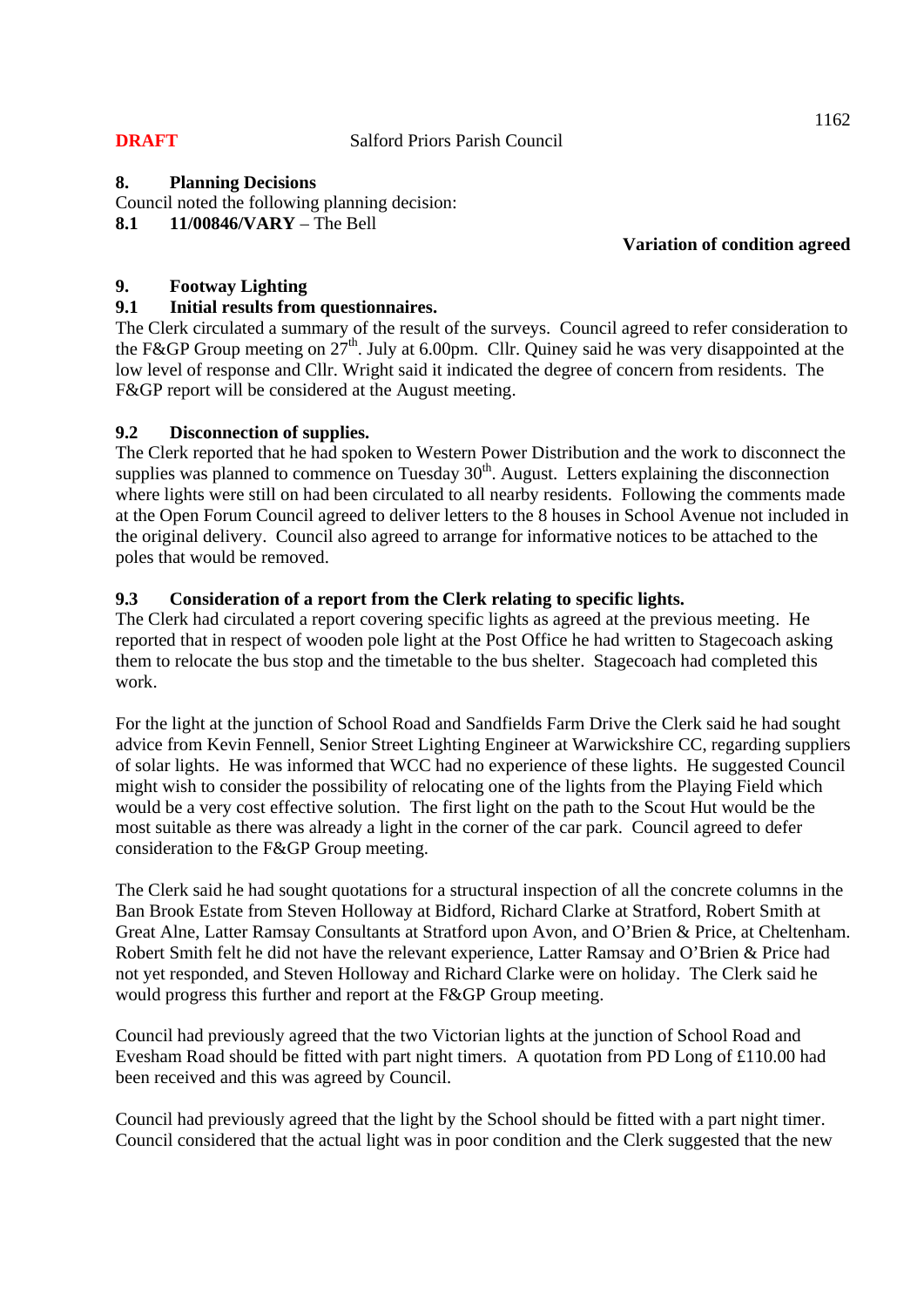## **10. TOPs**

## **10.1 Electricity supply**

The Clerk reported that the transfer of supply was now complete. The Direct Debit payment had been set initially at £79.00 per month payable on the 28th. of each month. This would be revised as further data was obtained. The Clerk said he was still chasing a credit from npower.

## **10.2 Report from Cllrs. Wolfe and Maude following the TOPs AGM.**

Cllr. Maude said that the Minutes of the AGM had not been produced and it was agreed to defer this report to the next meeting.

## **10.3 Repairs to TOPs.**

A mail to the Chairman from Mrs Dare indicated that a quotation was being sought for repairs to the wooden steps, for painting the fascia, and for weather proofing the cladding. Council agreed to await the outcome of the quotes and to ask Mrs Dare to expedite matters.

## **10.4 TOPs accounts.**

Council considered the tabled accounts but decided that in the absence of the other reports there was nothing to comment on.

## **10.5 Loss of discretionary rate relief to Ward Members.**

The Clerk reported that Ward Members had been informed of the loss of discretionary rate relief for TOPs that would take effect from April 2013. Cllr. Howse has the matter under consideration and will report to a future meeting.

## **11. Playing Field**

## **11.1 Playing Field weekly inspection reports.**

The Clerk reported that Cllr. Quiney had submitted reports dated 4.06.11, 11.06.11; 19.06.11; and 3.07.11. Cllr. Quiney reported that the goal posts needed attention. The Clerk was asked to arrange for Mr Hackling to repair the goal posts at the Scout Hut end of the field and to rub down and paint them. The other set of posts should also be painted and then taken down to allow the grass to recover. Council agreed that Don Penn should be asked to remove the two dead trees in the picnic area. Cllr. Quiney was asked to sort out replacement screws for the see saw with help from Cllr. Penn.

## **12. Highways**

## **12.1 Stolen drain covers**

The Clerk reported that a large number of cast iron gully covers had been stolen from roads in the parish. WCC had responded very quickly to place cones on the open gullies and had ordered hinged tops that would be harder to steal. It had also been reported that a person had been arrested in connection with the thefts. The Clerk was asked to monitor the replacement programme and to refer instances where cones were displaced back to WCC.

## **12.2 Hedge Cutting**

The Chairman reported hedges that needed to be cut back as they were obstructing the footway between the School and Ban Brook Road; by the new bus stop at Hedges Close; and between Tothall Lane and Iron Cross. The Clerk was asked to write accordingly.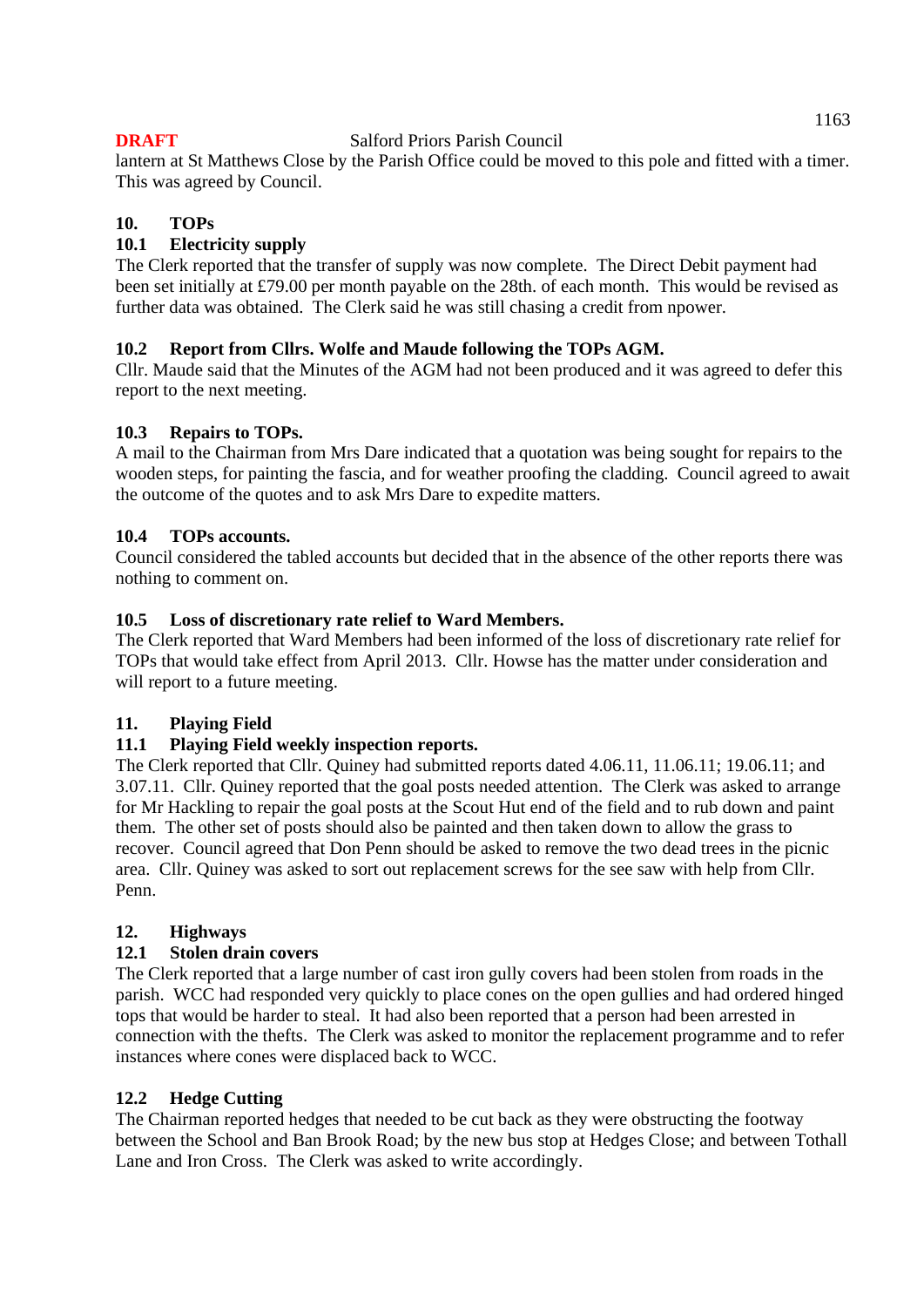## **13. Events**

## **13.1 Progress of arrangements for a Civic Reception for ex-councillors.**

The Chairman reported that a meeting of Memorial Hall representatives and the F&GP Group had been arranged for  $27<sup>th</sup>$ . July at 7.30pm. He said that Cllr. James had agreed to attend the reception.

## **13.2 Progress of arrangements for the Jubilee celebrations in 2012.**

Reference was made earlier to the committee to be set up by Mrs Dare. Cllr. Quiney was delegated to attend the Fete Committee on behalf of the Parish Council.

## **14. Allotments**

#### **14.1 Informal meeting with the tenants.**

The Clerk had circulated a note of the meeting held with allotment holders. He also reported that the event had sparked some interest and all the plots were now taken and one other resident was keen to have a plot. He confirmed that the mowing contractor had been asked to cut the rest of the grass up to Mr Hackling's boundary. This had been completed.

The Clerk's note set out a long list of issues and Council made the following decisions:

- The rent renewal date would be changed to  $1<sup>st</sup>$ . January and new tenants would be given the first year free. The Clerk would propose a way to compensate existing holders.
- Council would visit on a more regular basis, the next inspection to be October.
- The Clerk would arrange for the debris on the land adjacent to Mr Hackling's land to be removed and then for new plots to be marked out over this area starting from the Scout Hut end.
- Un-started plots would be cultivated by the Council before the new tenants took possession.
- Letting priority would be given to Salford Priors residents.
- The Clerk would obtain quotations for a bulk compost delivery from Lower Moor or the Biffa IVC plant or of mushroom compost.
- The Clerk to obtain two more dog fouling £1000 penalty signs from SDC.
- A further water tank would be installed at the Scout Hut end of the site.

Council also decided:

- Not to try and collect a bulk load of stones as insufficient were ready for collection.
- Not to try and provide advice on allotment gardening via the Newsletters.
- Not to provide a steel container to store tools because of committed expenses and budget constraints.
- Not to provide a central compost or central burning facility as they could attract misuse.
- Not to provide a dog waste bag dispenser on the dog waste bin.
- Not to provide stock proof fencing at Plot no. 1.

## 15. **Planter Contract** (Deferred to end of meeting)

## **16. Communications**

## **16.1 Website**

Cllr. Maude reported that he had placed a link to the trial blog site on the web site. The Chairman said there needed to be a formal delegation to Cllr. Maude to administer the blog site; this was proposed and agreed. The Clerk was asked to forward to Cllr. Maude an e-mail from Mrs Corbett whereby she had not been able to download the Agenda.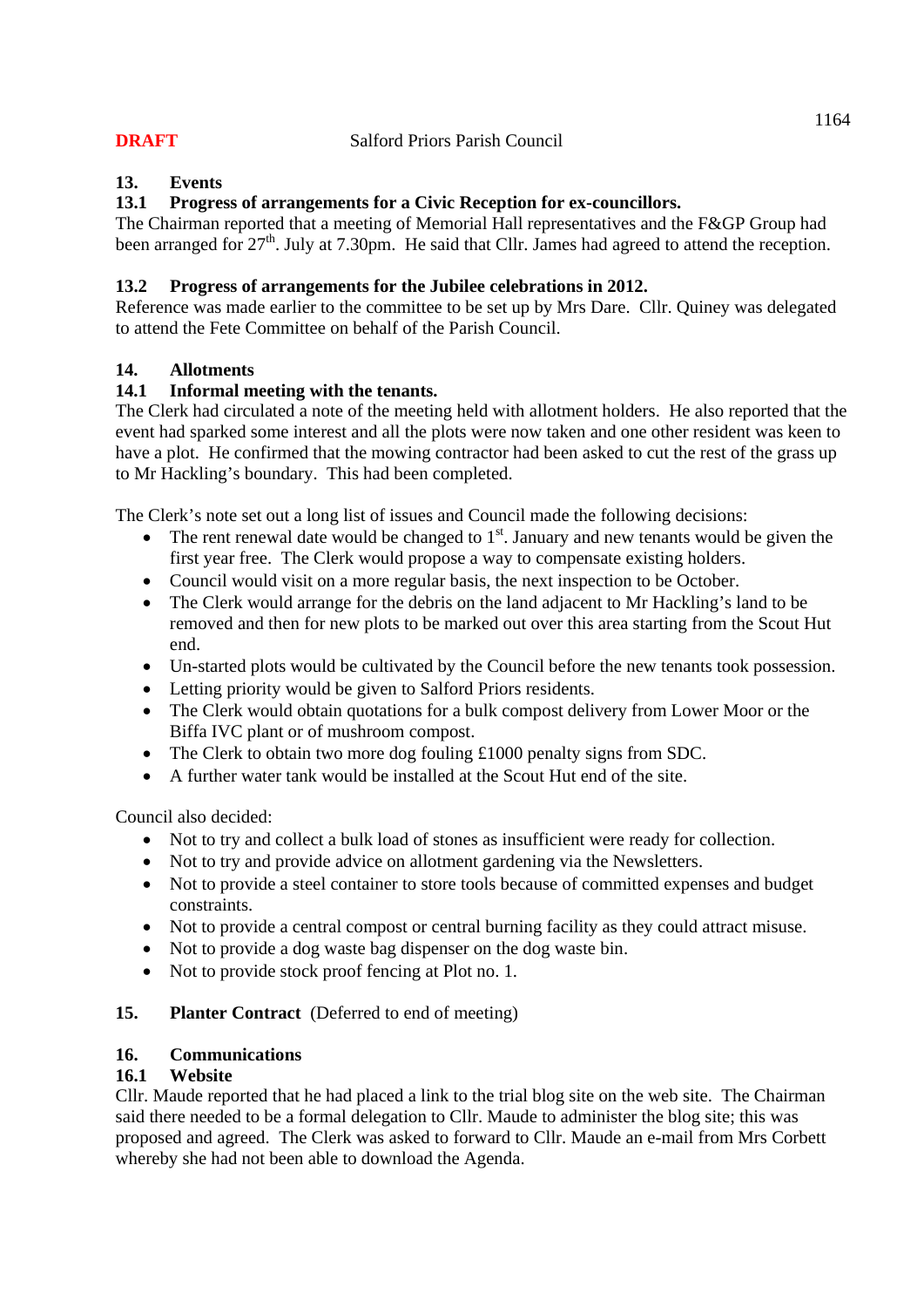## **16.2 Letter from Mrs Dare regarding communications.**

The Clerk had circulated a draft response that was agreed by Councillors and he confirmed that this had now been sent to Mrs Dare.

## **16.3 Newsletter**

Council suggested that the next Newsletter should be produced in September.

## **17. Rights of Way**

# **17.1 Report from the Rights of Way Inspector.**

Cllr. Quiney said there was nothing to report.

## **18. Matters raised by Councillors**

**18.1** Councillors were invited to use this opportunity to report minor matters of information not included elsewhere on the Agenda and to raise items for future agendas. Councillors were respectfully reminded that this was not an opportunity for debate or decision making.

## **18.2 Members' suggestions for items for consideration by F&GP Group.**

No further items were raised but the Clerk was asked to add the possibility of the Youth Club carrying out a sponsored litter pick to the next Ordinary Meeting Agenda.

## **18.3 Date for F&GP meeting.**

The date of the meeting was confirmed as  $27<sup>th</sup>$ . July at 6.00 pm.

## **19. Staff and administrative matters**

# **19.1 Report from the Chairman regarding the appraisal meeting with the Clerk.**

The Chairman said that the meeting was productive and amicable and that all issues were resolved. This was confirmed by the Vice Chairman. The Chairman said that consideration should be given to updating the Clerk's laptop and Cllr. Maude was asked to consult with the Clerk to agree a suitable specification.

# **20. Consideration of Correspondence Received**

## **20.1 The Royal British Legion**

Members were pleased to note that The Royal British Legion had awarded a Certificate of Appreciation recognising sixteen years of support to the Poppy Appeal.

# **20.2 WALC Newsletter ADH\94**

Council noted the information provided. The Clerk was asked to circulate the pass word to Members.

# **20.3 WALC Training courses**

Council noted the forthcoming "Being a Good Councillor and Clerk" courses on 17.09.11 and 8.10.11.

# **20.4 Salford Priors Fete Committee**

Council noted the appreciative letter from the Fete Committee.

## **21. To Table**

Council noted the following items tabled by the Clerk:

**21.1** The Clerk Magazine, July 2011, Vol. 43, No. 4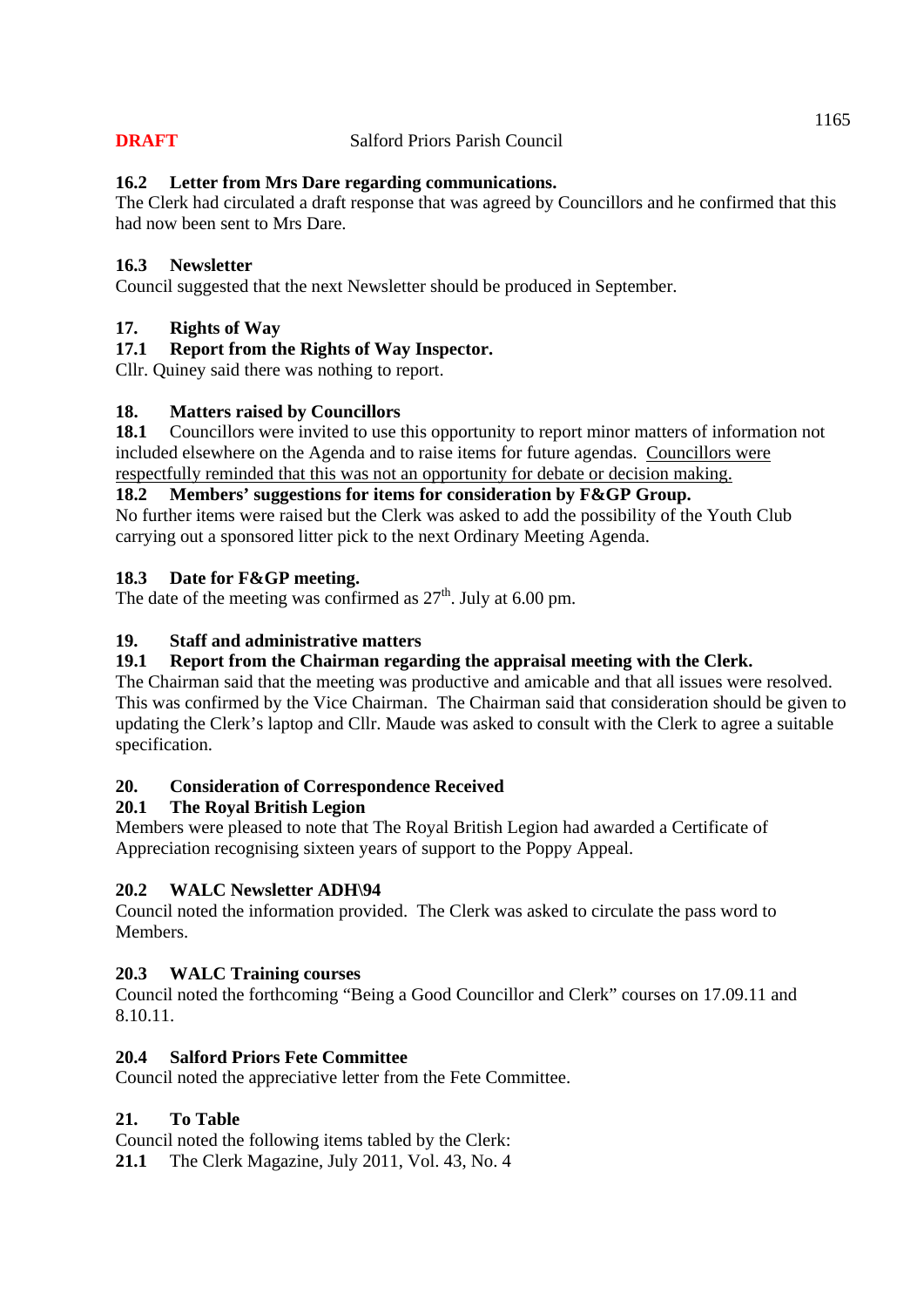**21.2** Clerks & Councils Direct, July 2011, Issue 76

## **22. Finance**

22.1 Approval of the payments and transfers listed in Appendix A. (Deferred to end of meeting)

# 22.2 Financial Report for the period April 1<sup>st</sup>. to 30<sup>th</sup>. June 2011.

The Clerk had circulated a detailed financial report showing the forecast income and expenditure to year end compared to the original budget. This indicated a reduction in the projected surplus from £4260 to £2813. The Clerk had also prepared an alternative front page to the report and Council agreed this was more suitable for Members.

# **22.3 To consider the Bank Reconciliation report for the period April 1st. to 30th. June 2011.**

The Chairman examined the Bank reconciliation provided and checked this against the bank statements. He confirmed the accuracy of the reconciliation and signed the document.

# **23. Date of Next Meetings**

Council confirmed the date of the next Ordinary Meeting of the Parish Council at 7.30pm on Wednesday  $17<sup>th</sup>$ . August 2011 in the Memorial Hall, Salford Priors.

Cllr. Stedman, having declared a prejudicial interest in the remaining items left the room. Council agreed that the Vice Chairman, Cllr. Wright should chair the next items. The chair was taken by Cllr. Wright for the remainder of the meeting.

# **15. Planter Contract**

# **15.1 Jubilee planting**

The Clerk reported that the current Flower Display contract terminates on  $31<sup>st</sup>$ . March 2012 and the summer planting for 2012 will be carried out by the new contractor who will be appointed early in 2012. Council had earlier proposed that the summer planting in 2012 should be in colours red, white, and blue, and it was agreed that the specification for the new contract should be drafted accordingly.

# **15.2 Replacement of dead shrubs**

The Clerk reported that the Flower Display contractor had reported that it had been necessary to remove several dead shrubs from the shrubberies maintained under the contract and also no the green at the bottom of Ridsdale Close.

## **15.3 Removal of dead shrubs on School Road between concrete planter and Park Hall Mews junction.**

The Clerk said that the Flower Display contractor had also reported that there were dead shrubs on School Road at Park Hall Mews between the circular concrete planter and the Mews road junction.

Council agreed that Cllrs. Wright and Quiney should meet the Contractor with the Clerk to deal with the above items. Cllr. Quiney said he would like to see a discussion and decision about the future provision of the planters.

# **22.1 Approval of the payments and transfers listed in Appendix A.**

Council noted the income transactions in Appendix A1.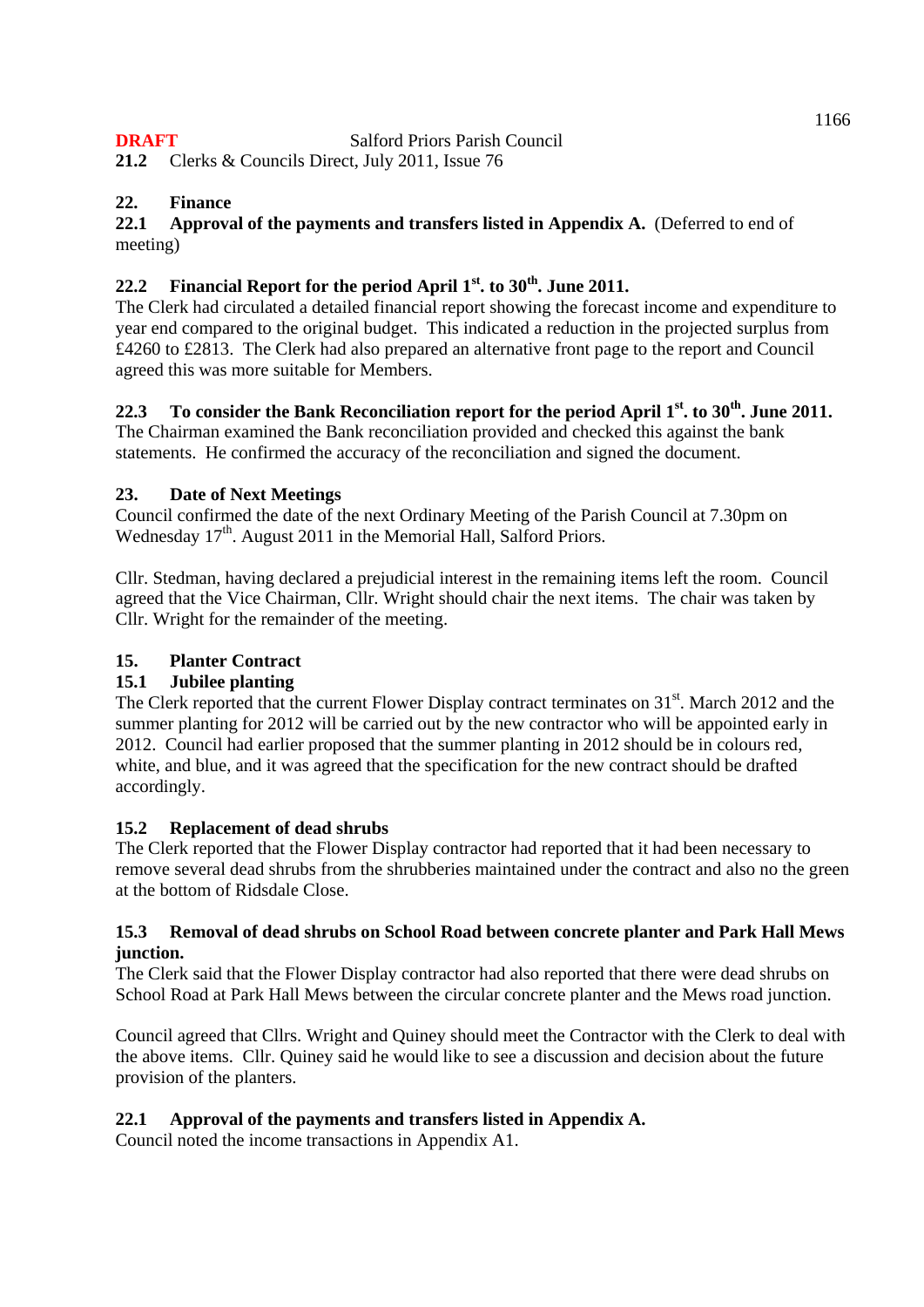Council noted the payment made between meetings on  $22<sup>nd</sup>$ . June in Appendix A2 and approved the action taken.

Council considered the expenditure transactions listed in Appendix A3. Authorisation for payment was proposed by Cllr. Maude, seconded by Cllr. Quiney, and carried. Cheques were signed by Cllr. Penn and Cllr. Quiney.

Council considered and approved the proposal to transfer £2000.00 from No.1 account to Community account in Appendix A4. Authorisation for transfer of funds was proposed by Cllr. Wright, seconded by Cllr. Penn, and carried.

Council noted the bank balances in Appendix A5.

#### **24. Closure of meeting**

The Vice Chairman closed the meeting at 10.01 pm.

Signed........................................................ Date......................................

## **APPENDIX A - Finance**

**A1 Income transactions for approval** 

| Tn. No.      | <b>Cheque</b> | Gross   | Vat   | <b>Net</b> | <b>Details</b>                      |
|--------------|---------------|---------|-------|------------|-------------------------------------|
| 6474         |               | 26.00   | 0.00  | 26.00      | AM Willcox, Allotment rent Plot 8A  |
| 6475         |               | 42.00   | 0.00  | 42.00      | RL Smith, Allotment rent Plot 11    |
| 6476         |               | 50.00   | 0.00  | 50.00      | RL Smith, Allotment deposit Plot 11 |
| <b>Total</b> |               | £316.69 | £0.00 | £316.69    |                                     |

## **A2 Expenditure transactions approved between meetings**

| Tn. No.      | Cheque | Gross  | Vat    | Net    | <b>Details</b>                                 |
|--------------|--------|--------|--------|--------|------------------------------------------------|
| 8722         | 102420 | 75.73  | 12.62  |        | 63.11   BT Payment Services Ltd., office phone |
| <b>Total</b> |        | £75.73 | £12.62 | £63.11 |                                                |